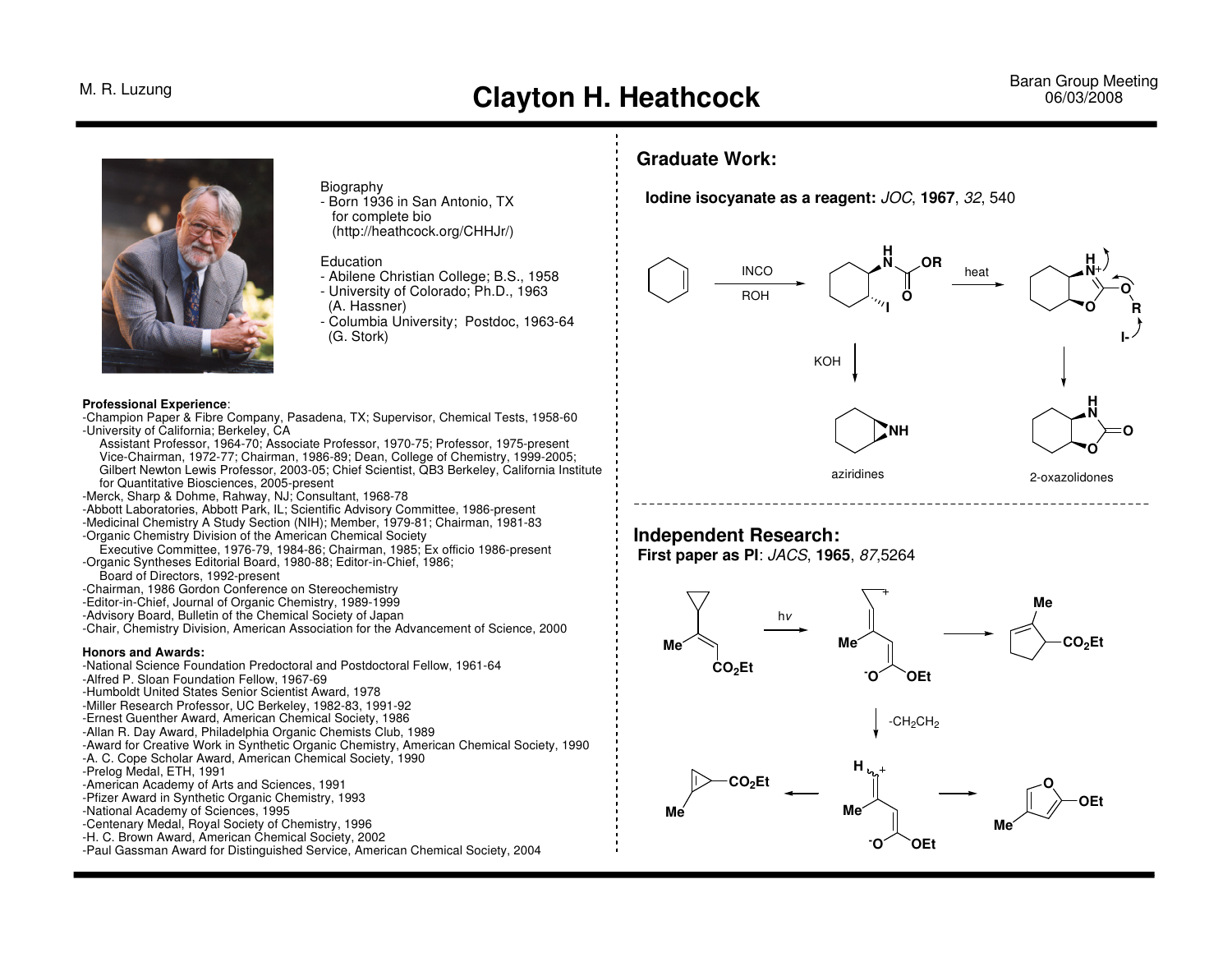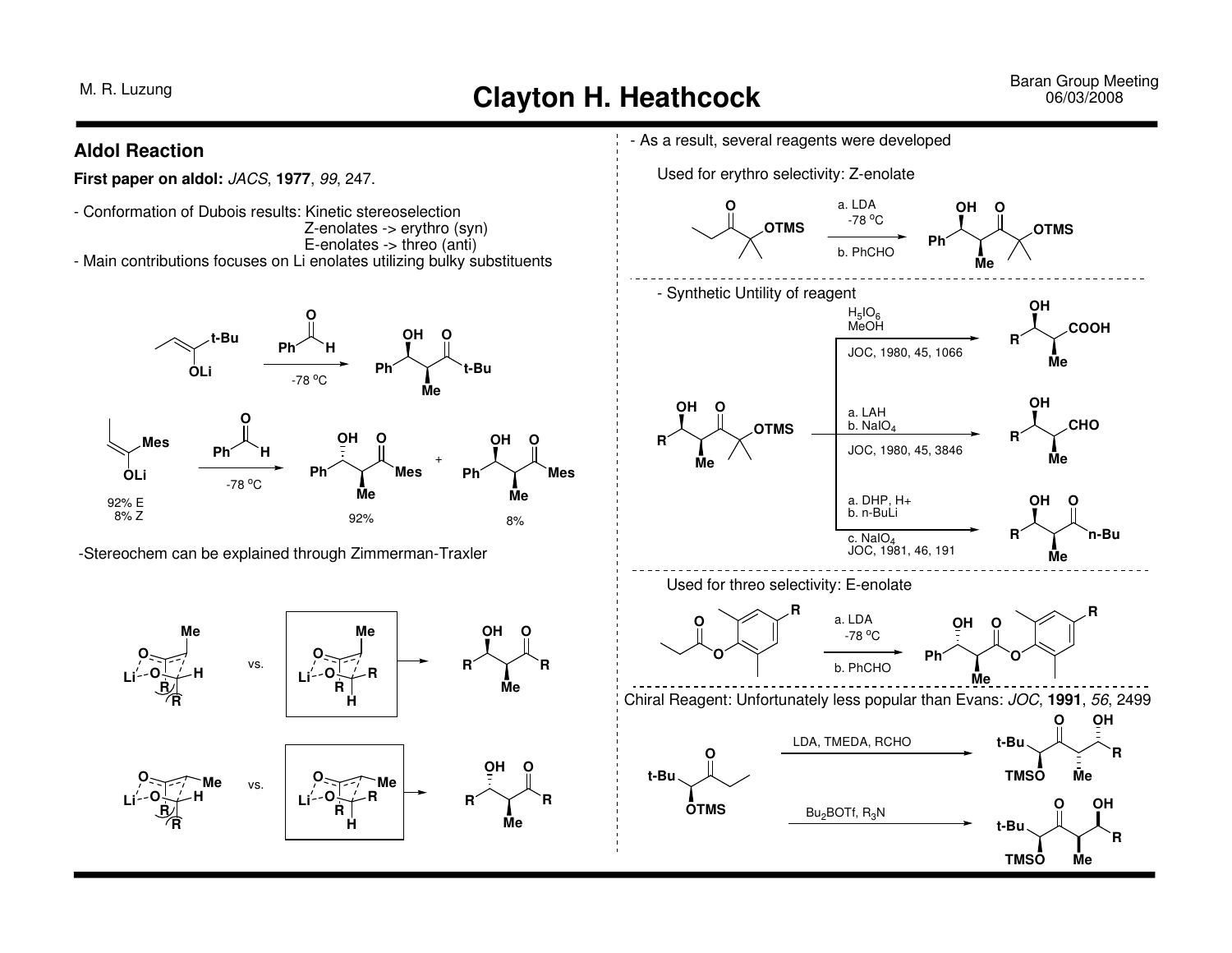# M. R. Luzung **Clayton H. Heathcock** Baran Group Meeting Baran Group Meeting **Clayton H. Heathcock Baran Group Meeting**

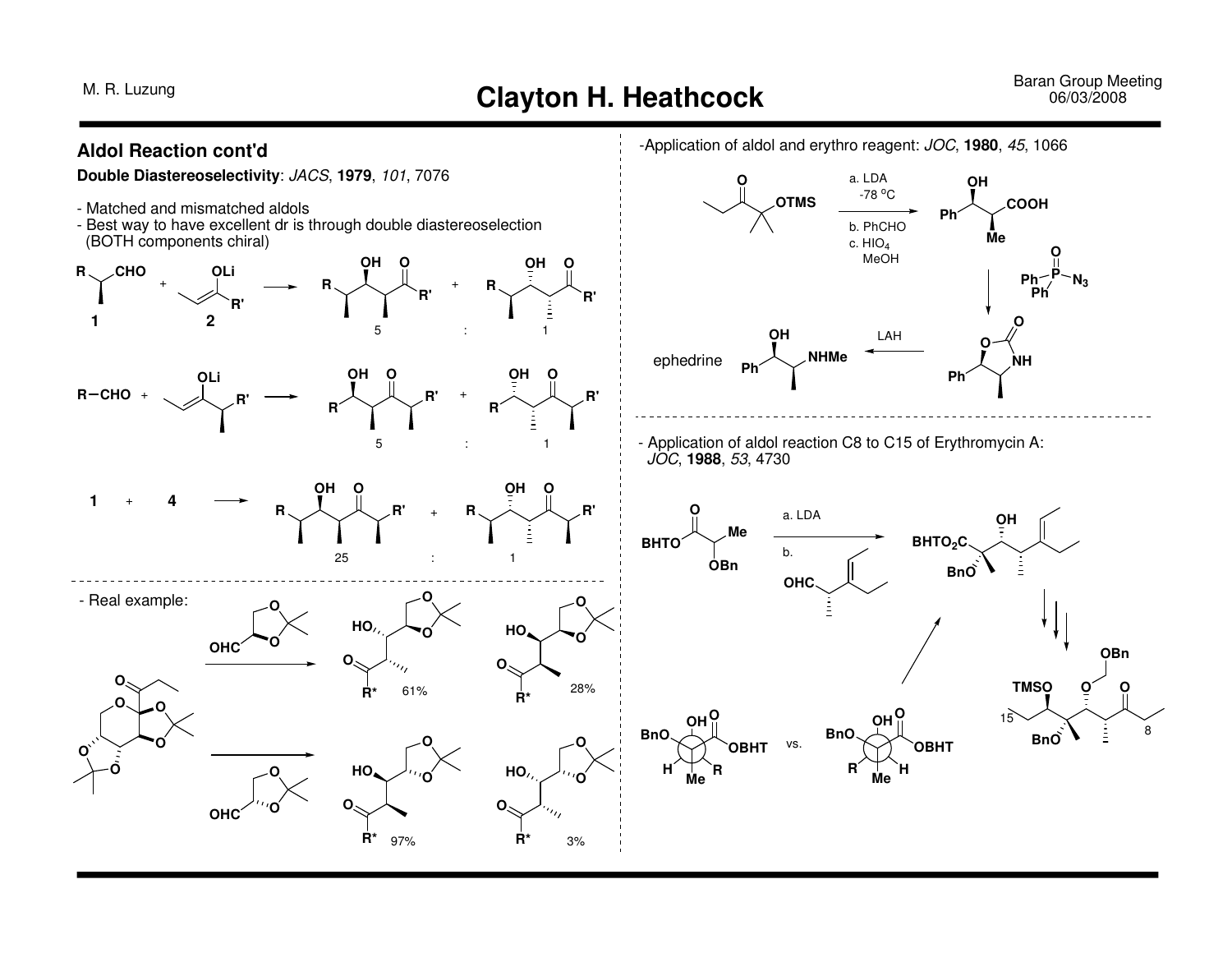## **Clayton H. Heathcock (some completed syntheses)**

**Baran Group Meeting** 06/03/2008



spongistatin 2 (2003)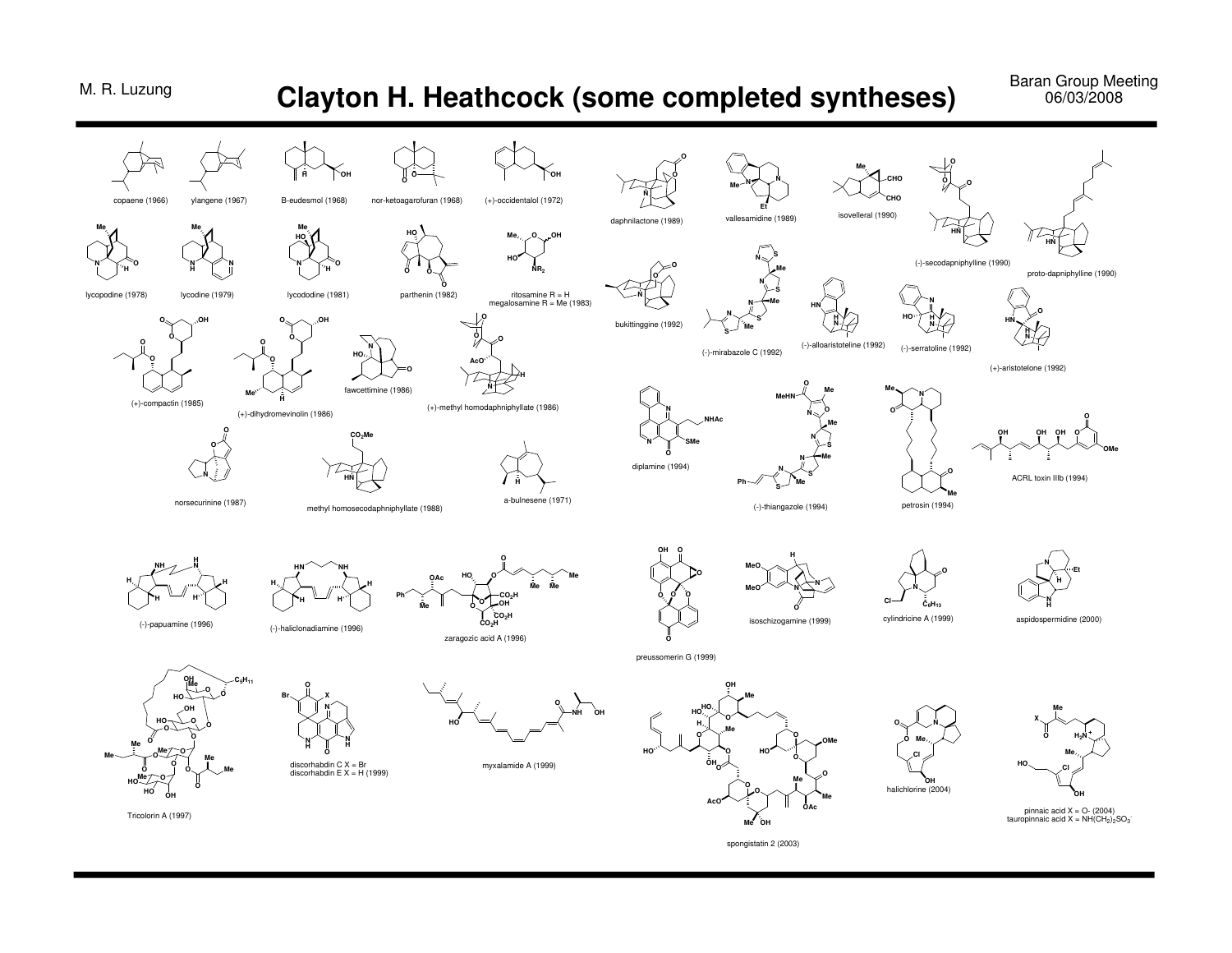## Baran Group Meeting<br>06/03/2008

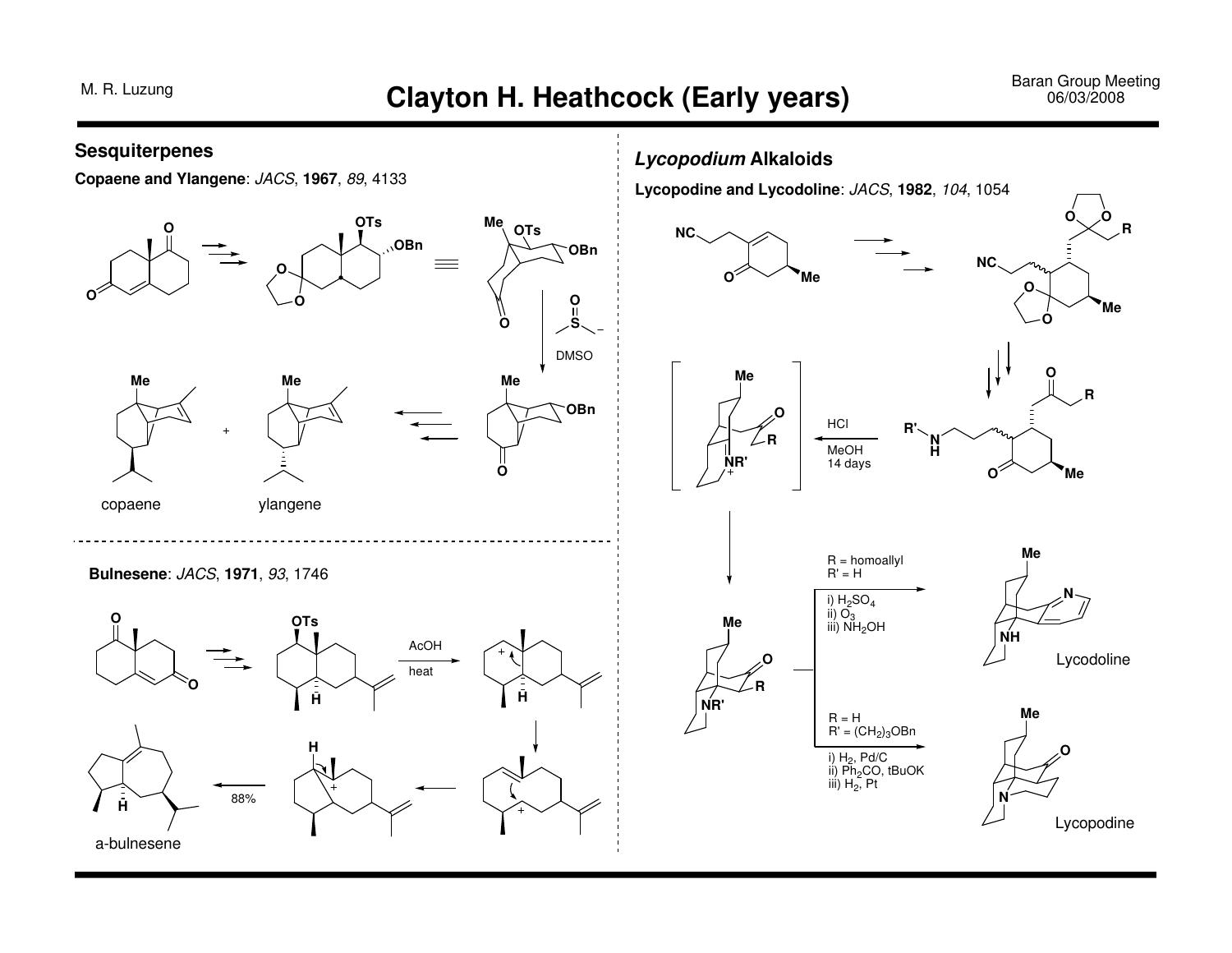# M. R. Luzung **Clayton H. Heathcock** Baran Group Meeting Baran Group Meeting **Clayton H. Heathcock Baran Group Meeting**

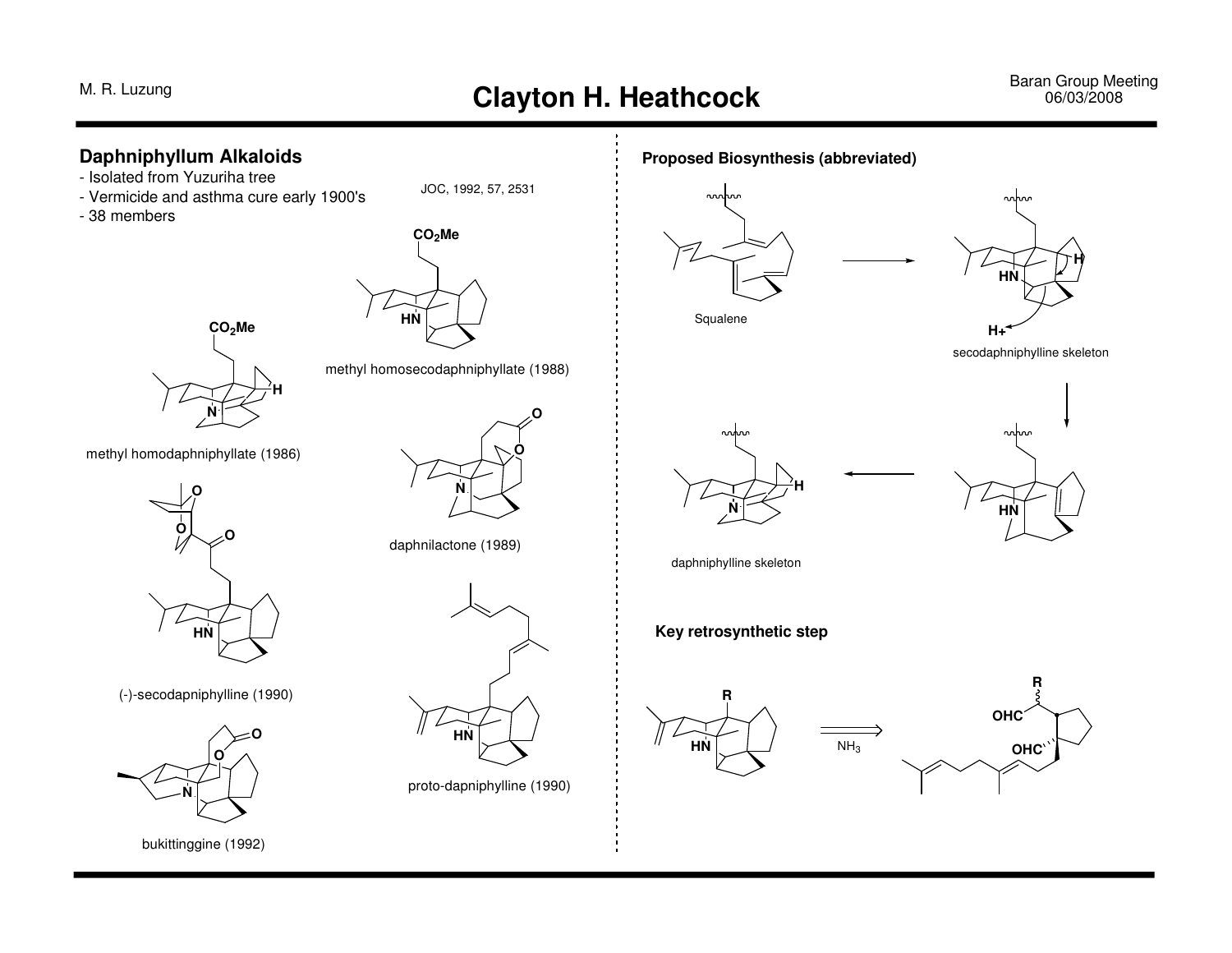**"Classic" Synthesis of methyl homodaphniphyllate:** JACS, **1986**, 108, 5650; **JOC**, 57, <sup>2531</sup>

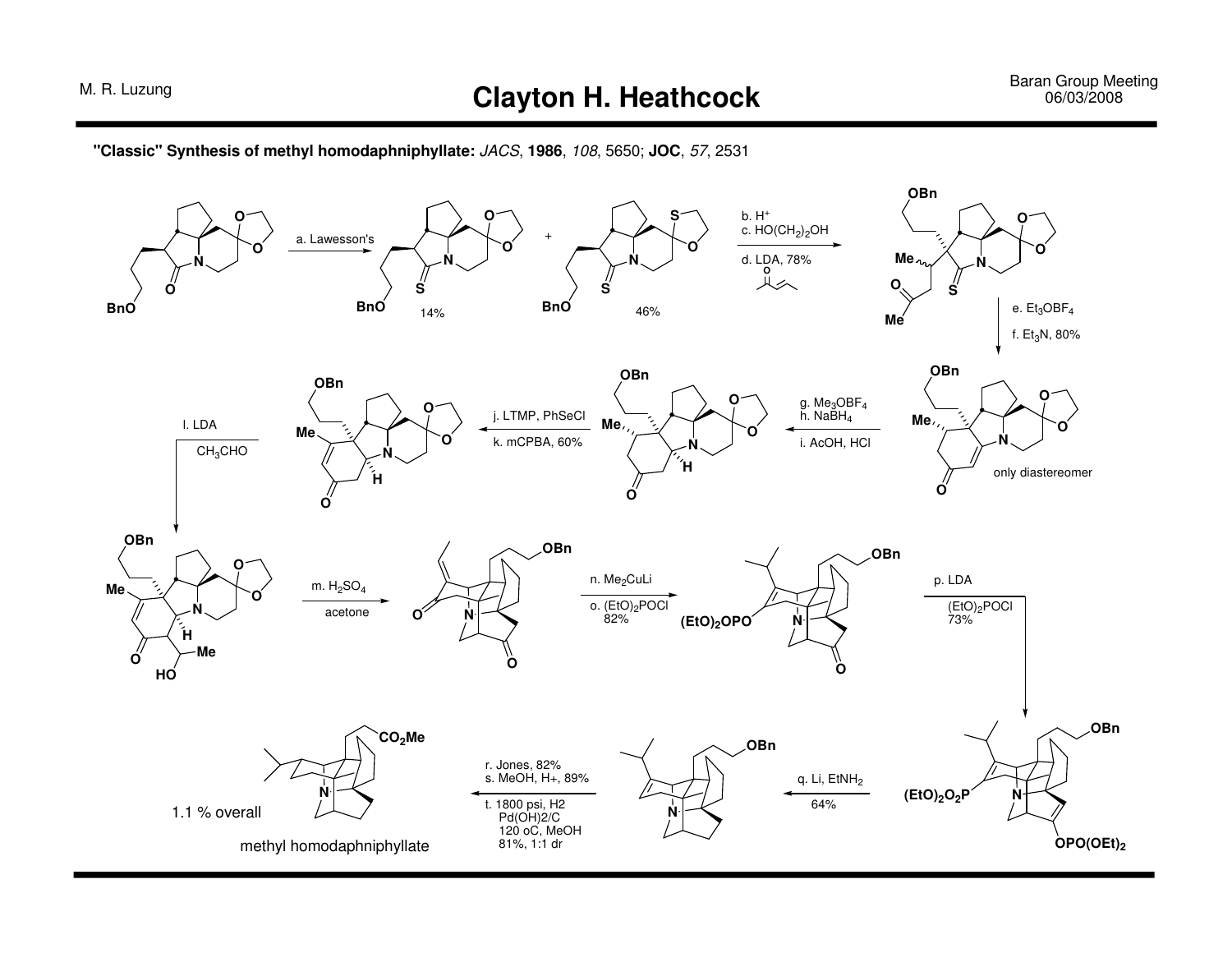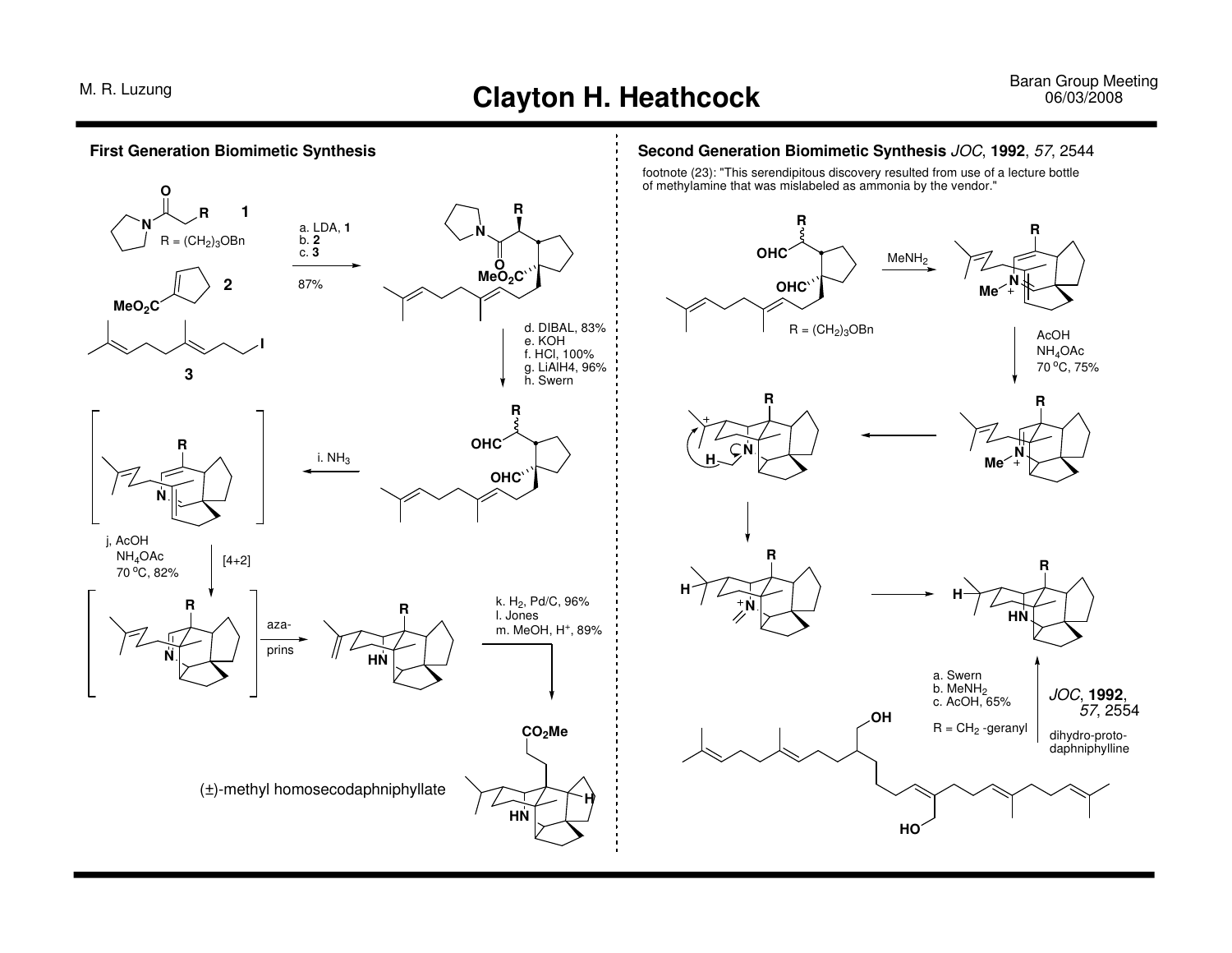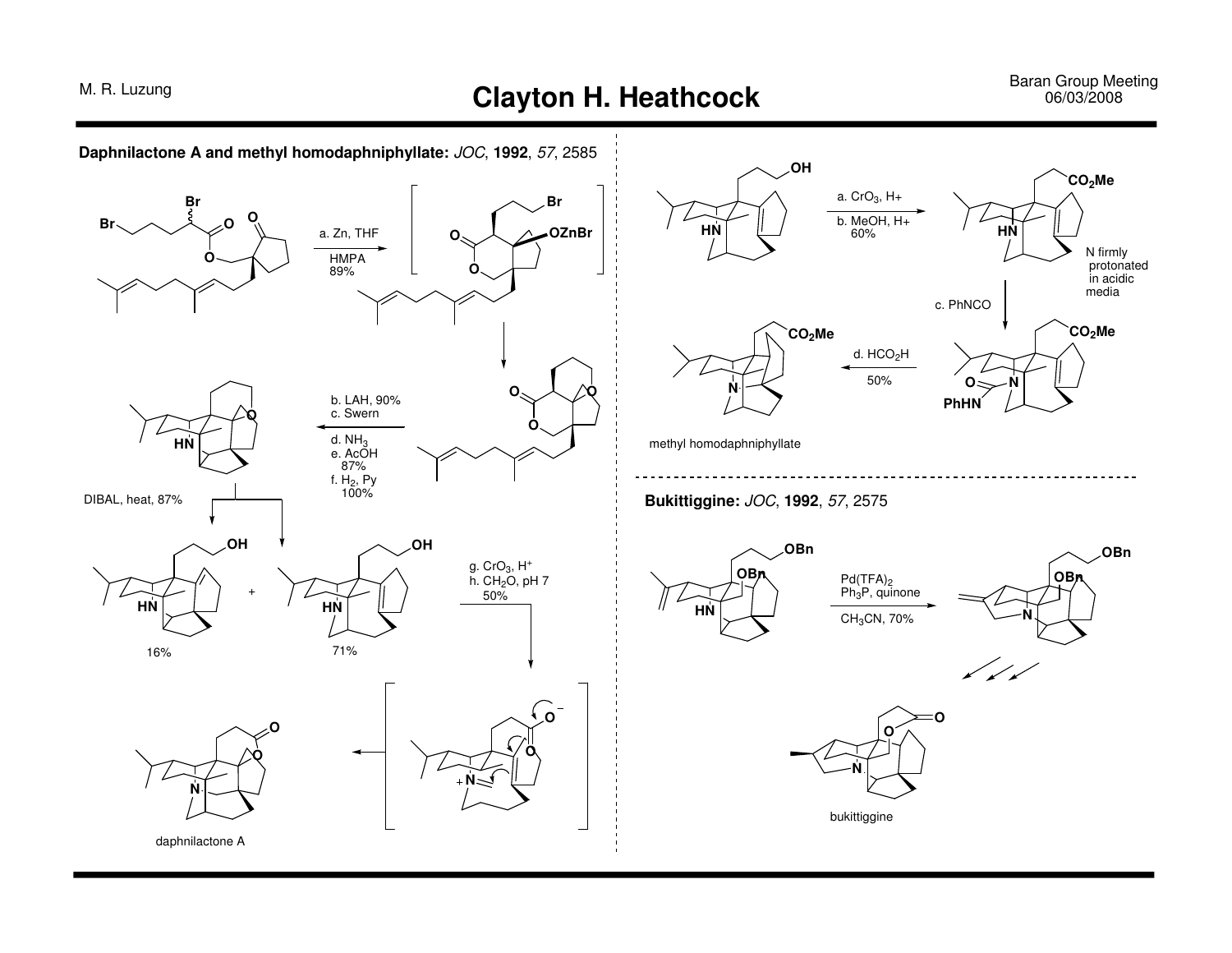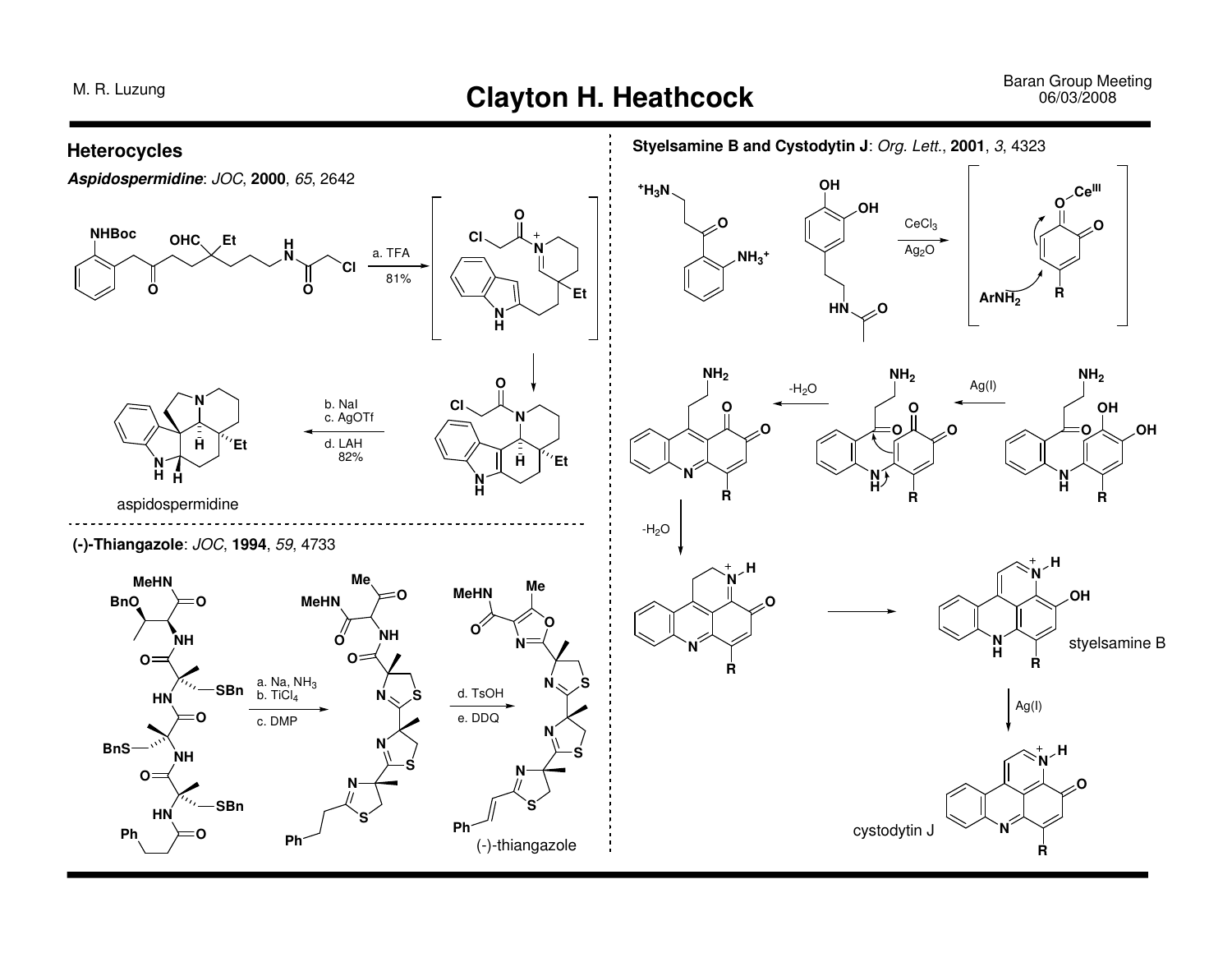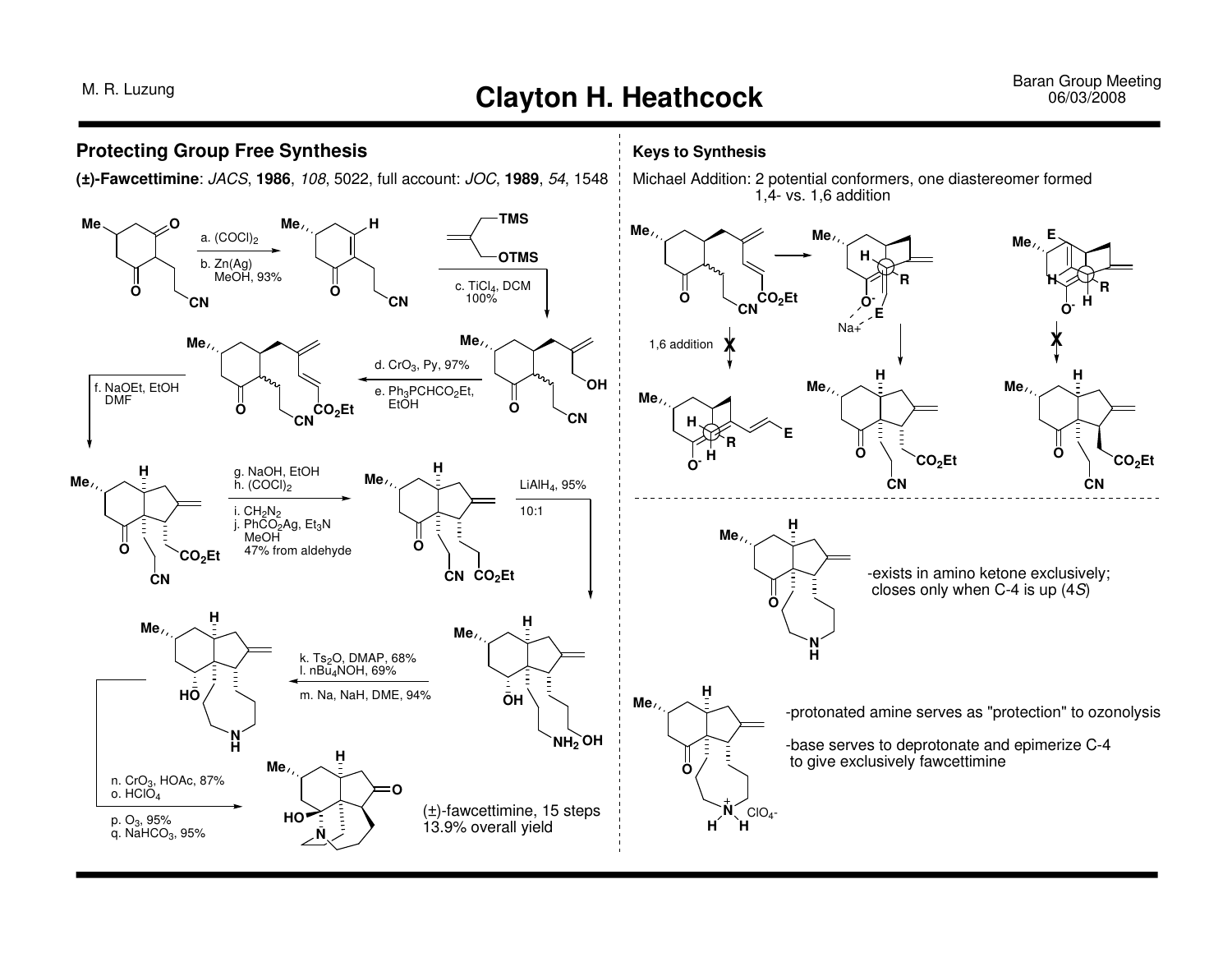